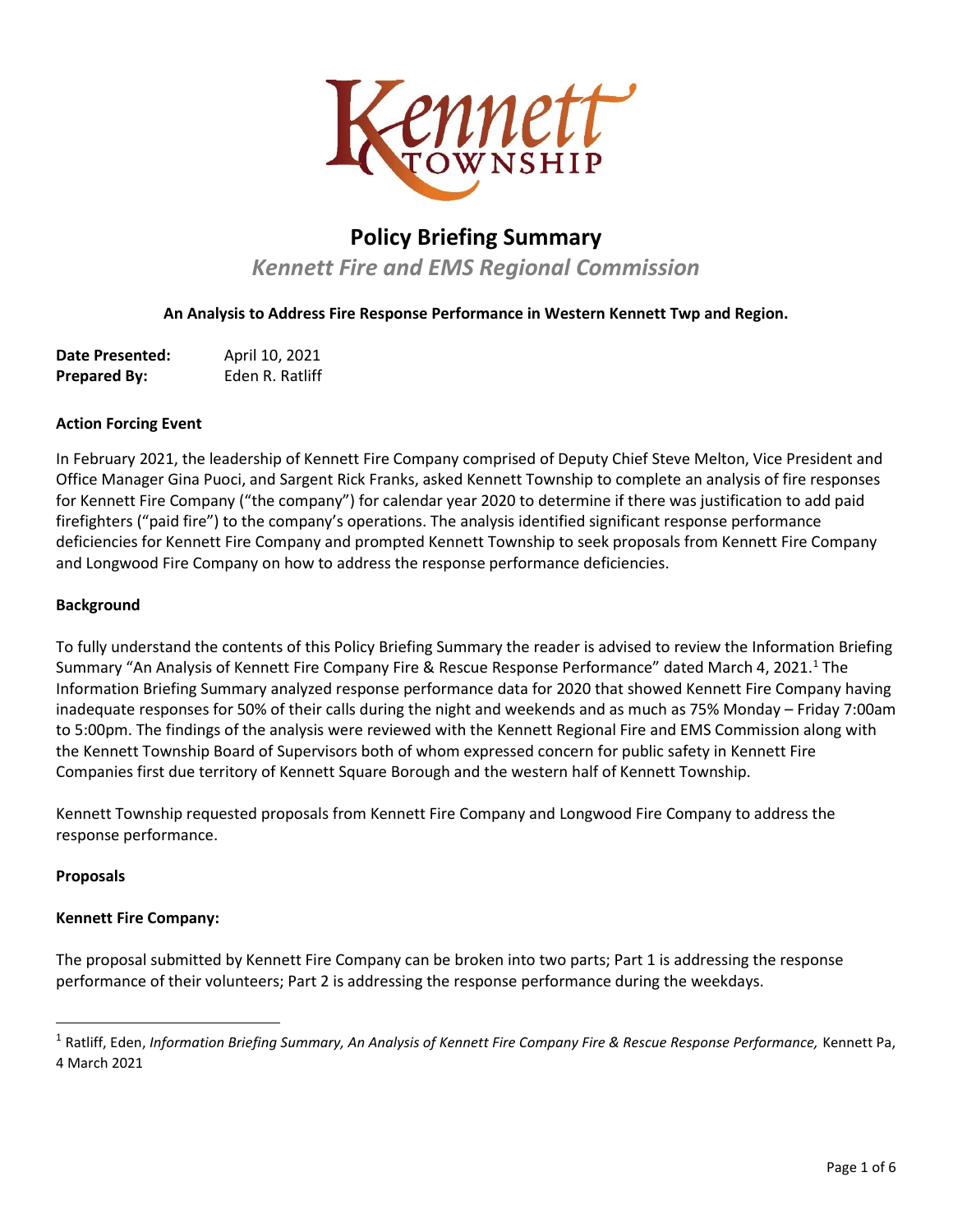Kennett Fire Company has an active volunteer roster of about 20 individuals. The response rate of these responders was impacted by several factors in 2020 including COVID-19 and structure issues within the department. Newly appointed Fire Chief Tom Brady has instituted several programs for his volunteers to share the burden of responding as well as ensure the availability of volunteer crews on nights and weekends.

The newly instituted programs, some as recently as April 1, 2021, include a duty crew program Monday-Friday 6:00pm to 10:00pm, where volunteer staff the station. In addition, a volunteer on call rotation where volunteers are assigned designated overnights where they agree to respond to calls that may be dispatched ensuring adequate volunteer crews overnight. The Company has instituted the same program for full weekend coverage.

Part B of the proposal confronts the 75% inadequate response rate Monday through Friday 7:00am to 5:00pm. Since Kennett Fire Company has very few, less than 5, available responders during normal business hours, they propose to hire paid firefighters. Currently Kennett Fire Company proposes to support 2 firefighters Monday through Friday 7:00am to 5:00pm using a pool of part-time personnel. The third firefighter will be the administrative personnel who supervises EMS paid staff.

## **Longwood Fire Company:**

The proposal from Longwood Fire Company is an explanation of how they can expand their current responder infrastructure to cover the western part of Kennett Township which is in the current primary response territory of Kennett Fire Company.

Longwood proposes to incorporate the western portion of Kennett Township into its first due territory and involve Kennett Fire Company and Hockessin Fire Company in the response plan. Hockessin would respond to all calls in the southern tier of Kennett Township reducing the current response time by an average of 6 minutes. Volunteer crews from Kennett Fire Company would still be dispatched, and respond when available, to all calls in the western portion of Kennett Township as they are now. Furthermore, Longwood Fire Company would also respond to all dispatches as well. This arrangement provides a 'safety net' in the event Kennett Fire Company is unable to deploy a qualified response and reduces response times in the southern portion of Kennett Township. The involvement of Hockessin Fire Company adds no costs to Kennett Township or the region. Longwood Fire Company proposes the Commission fund the unfunded third firefighter in its 2021 budget. See Exhibit A and B for coverage plan and estimated response times.

#### **Analysis**

The Kennett Fire Company proposal is thorough and promising as it adds structure for its volunteer responders to provide confidence there will be a qualified response on nights and weekends. The analysis of their 2020 data shows that the challenge in 2020 was not that they were not responding to calls, nor that they were not responding within the appropriate time frame, rather their crews were either insufficient in training or insufficient in quantity.<sup>2</sup> The installation of duty crews overnight staffing from home, and weekend staffing, gives confidence that qualified personnel are prepared to respond. This is a model currently instituted in part or in whole at Longwood Fire Company and PoMarLin Fire Company.

The challenge arises when measuring confidence of the programs long-term. Managing the overnight staffing, weekend staffing, and ensuring the participation in the duty crews is labor intensive and relies on the continued willingness and participation of the volunteers. The overnight staffing and weekend staffing has been in place for less than two weeks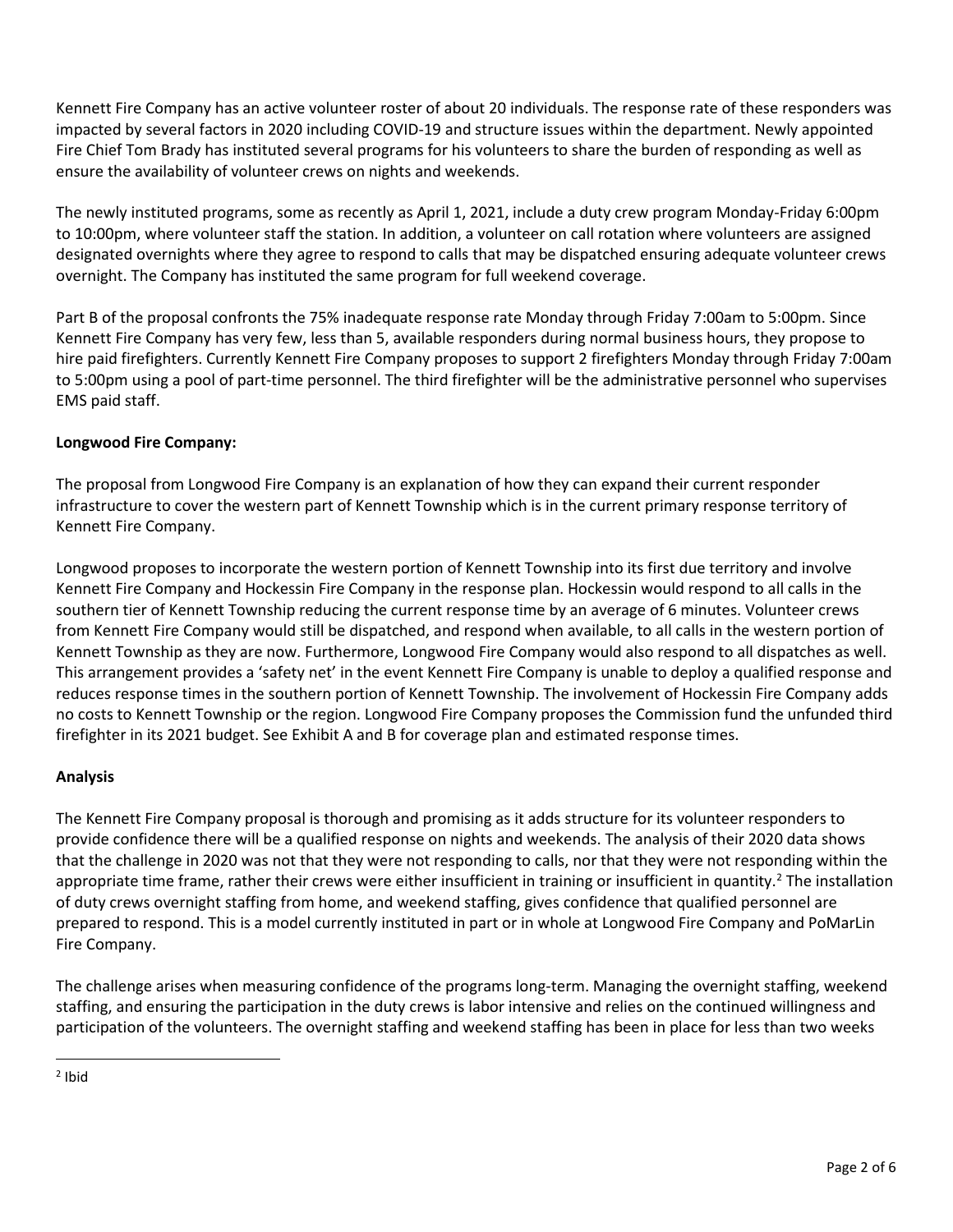therefore it is hard to determine if the programs will remain in place and effective. As summer looms and an economy that may be less restricted with COVID-19 regulations, it is unknown how willing and available the volunteer responders will be long-term. It is important to monitor the effectiveness of this program because it is pivotal the success of the response performance of Kennett Fire Company on nights and weekends. Because the implementation of the program is in its infancy, they should not be relied upon as guarantees for success at this time.

To address the challenge that the effectiveness of Kennett's plan for nights and weekends is not yet known, Kennett Township could change fire territory to ensure an adequate response to the western part of Kennett Township. Longwood has built out a volunteer program that has a response performance greater than 93% which can be expanded to cover more of Kennett Township. This would ensure a qualified crew is responding to every call in all of Kennett Township, a needed change from the response performance of 2020. As noted in the Longwood proposal, Kennett volunteer responders would still respond to dispatches in the western part of Kennett Township. This detail is incredibly important when considering volunteer recruitment and retention.

Volunteer first responders train aggressively to learn new skills and respond to emergencies. These volunteers want to use these skills which translates to running calls. Kennett Fire Company is company with a small call volume of around 350 calls annually. Longwood is busier with around 700 calls annually. Volunteers at both Kennett Fire Company and Longwood Fire Company will benefit from an increased call volume as it keeps them engaged and active. In addition, the region has the benefit of knowing that there will be a qualified response to the entire region with two companies responding. The safety net of two companies responding is important because if one company fails then there is assurance another company is responding in a timely manner.

The Kennett proposal also addresses the response performance experienced from 7:00am to 5:00pm Monday through Friday. In 2020 the inadequate response rate during this time was 75%. This response performance is in part due to most qualified volunteer responders not being available during normal business hours. To help address this, Kennett Fire Company has been cross staffing the ambulance and fire engines using the paid EMS staff to makeup the fire response crew effectively taking the ambulance out of service. This was a helpful stopgap measure but is imperfect as the need for fire crews and the ambulance can easily overlap. Even with cross staffing the response performance was at an unacceptable level.

To address this deficiency, Kennett Fire Company proposes to hire paid staff for their fire company. Paid staff while maintaining the Kennett Ambulance increases the costs of emergency service delivery out of Kennett Fire Company a noteworthy amount and is not sustainable. However, despite these challenges, the fire territory covered by Kennett Fire Company still needs to be addressed.

Longwood Fire Company has noted in their proposal that they can cover the daytime and evening call volume in Kennett Fire Company's first due territory in Kennett Township. To ensure that current service delivery standards, a 93% response performance, continues Longwood has requested that their third budgeted firefighter be funded.

The challenge of daytime staffing cannot be understated especially because both Kennett Fire Company and Longwood Fire Company experience the bulk of their all volume during the daytime hours.<sup>34</sup> While paid staffing is a trend across the fire service, ensuring efficient delivery remains critical to managing the change in service delivery.

Without paid staffing or the ambulance, Kennett Fire Company will not be able to adequately cover or respond to calls within the region during the day. Currently Longwood Fire Company can cover the volume with a third paid firefighter,

<sup>3</sup> Kennett Fire Company, 2020 Annual Report, December 31, 2020

<sup>4</sup> Longwood Fire Company, 2020 Annual Report, December 31, 2020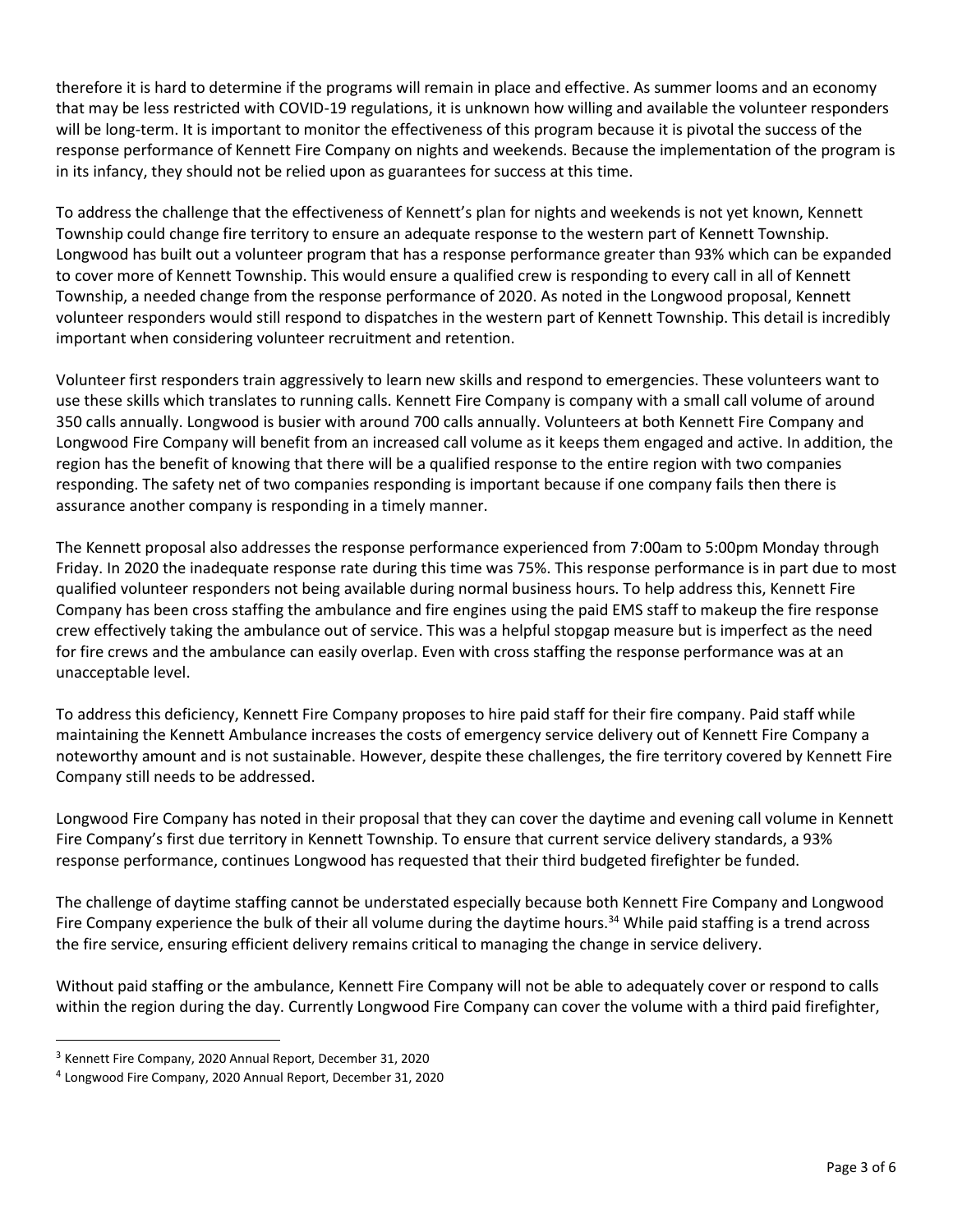however, as the call volume grows so does the burden on a handful of responders. Paid fire staffing, under a single command structure, allows for the sharing of that burden along with the ensuring the efficient delivery of the fire service.

A single command structure would mean that all or most of the fire territory in the region would be under the primary territory of one company. Longwood Fire Company is the primary service provider for most of the region. Expanding the Longwood territory to include the western half of Kennett Township allows the assurance of a qualified response to dispatches, but also efficiency gains in service delivery. As Longwood proposes, the Kennett Fire Company would still be responding allowing for more coordinated responses and dispatches along with a more organized standard of cover. This can be done with both paid staff during the day and volunteer staff on nights and weekends.

An added benefit is the reduction of competition between fire companies. The fire service is one of pride, tradition, culture, and competition. While all these things can be powerful motivators, as resources dwindle, the room for competition does as well. Coming under a unified command facilitates teamwork and coordination as the companies are working together in a strategic manner in every step of the process. The work of a firemen is not only responding to calls, sometimes with other companies and sometimes not, but is also pre-planning, training, drilling, responding to calls, clean up, and after-action reviews. Engaging in these activities together on a regional basis, not just when territory overlaps, will create a unified fire service, with companies who have their own culture and tradition, and professional service delivery.

### **Recommendation**

Based on the analysis provided within, I recommend the following action items:

- 1. The Kennett Township fire territory be reassigned to Longwood Fire Company as a primary service provider in accordance with the fire coverage and response plan outlined within the Longwood proposal.
	- 1. Kennett paid firefighters would dually dispatch in the western half of Kennett Township on fire calls as determined by the regional response and coverage plan.
	- 1. Kennett volunteer responders would respond to all calls in Kennett Township as determined by the regional response and coverage plan.
- 2. The Kennett Fire Company officially retire the Kennett Fire Company EMS Operations to allow for funding to be allocated to paid fire.
- 3. The Kennett Regional Fire and EMS Commission increase the annualized funding to Kennett Fire Company No. 1 to include two paid firefighters and one paid supervisor to allow for weekday fire coverage. Total estimated cost \$254,720.
- 4. The Kennett Regional Fire and EMS Commission increase the annualized funding to Longwood Fire Company to include one additional paid firefighter for weekday coverage. Total estimated cost \$74,100.
- 5. The above recommendations be effective May 3, 2021.

#### **Enclosed:**

Kennett Fire Company Proposal dated April 9, 2021. Longwood Fire Company Proposal dated April 10, 2021.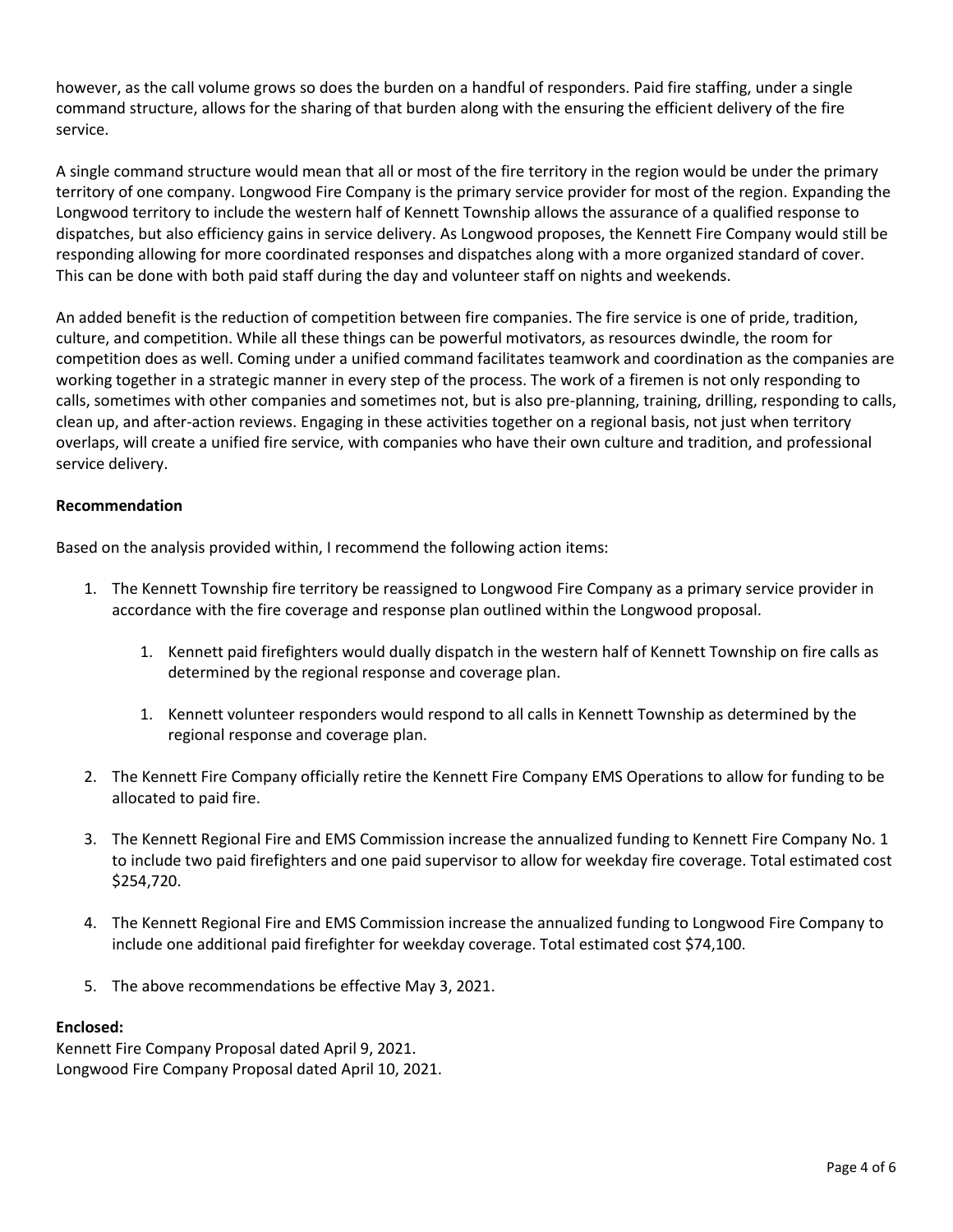# **Exhibit A**





Light Blue: Longwood Fire Company Light Red: Longwood and Kennett Fire Companies Dark Red: Kennett Fire Company Dark Blue: Longwood, Kennett, and Hockessin Fire Companies